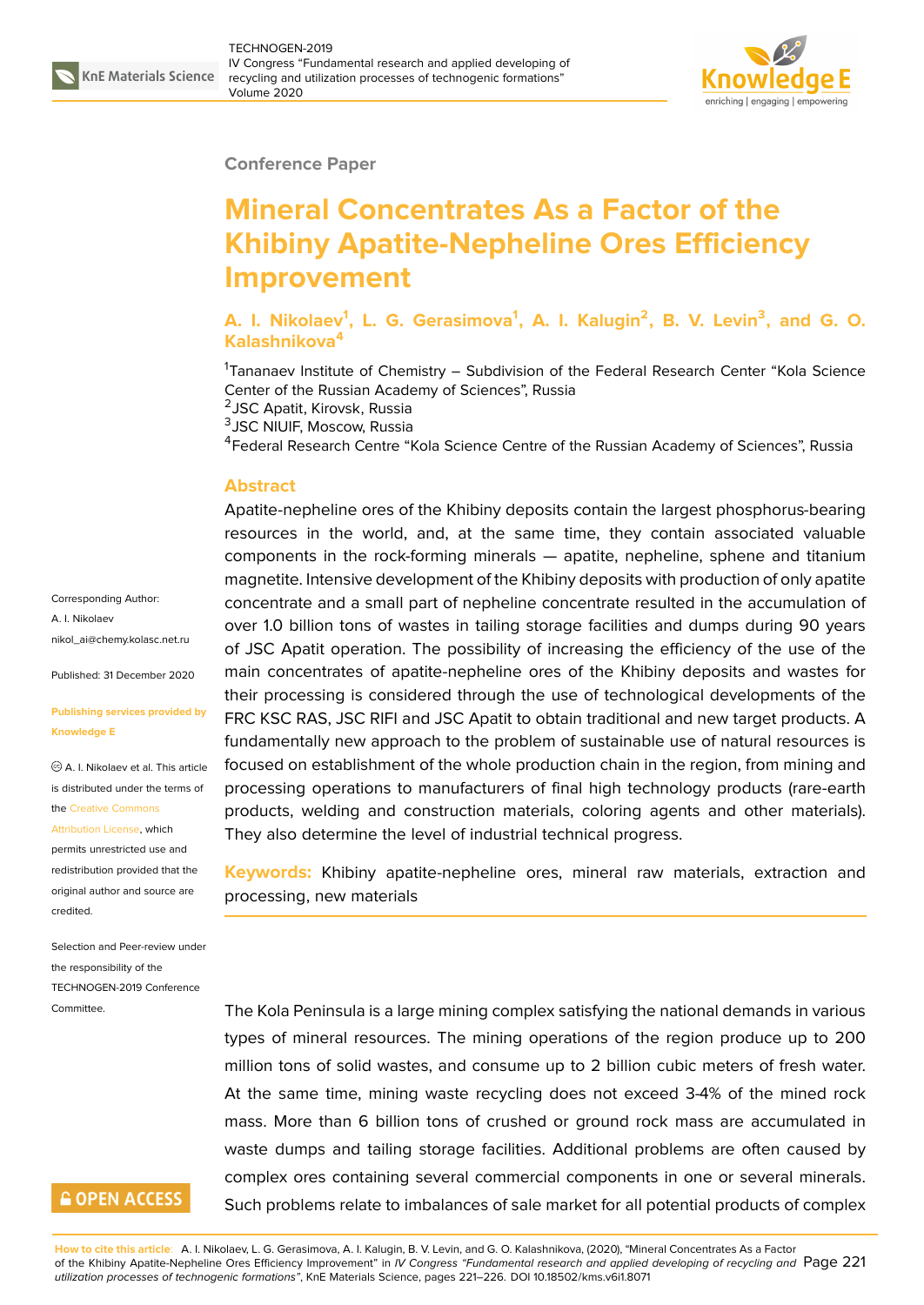ores processing, rather than difficulties in the processing technology implementation. This statement fully characterizes apatite-nepheline ores (ANO) of the Khibiny deposits. These deposits contain the largest phosphorus-bearing resources in the world, and, at the same time, they contain associated valuable components in the rock-forming minerals — apatite, nepheline, sphene and titanium magnetite. Average mineral composition of the ANO is shown in table below.

| Mineral            | Mineral content, % | Valuable components                                          |
|--------------------|--------------------|--------------------------------------------------------------|
| Apatite            | 28.0-35.0          | $P_2O_5$ , REM, $F_2$ , SrO                                  |
| <b>Nepheline</b>   | 35.0-45.0          | $Al_2O_3$ , Na <sub>2</sub> O, K <sub>2</sub> O, Ga, Rb, Cs  |
| Aegirine           | $8.0 - 12.0$       |                                                              |
| Sphene (titanite)  | $2.0 - 3.5$        | $TiO2$ , REM, Nb <sub>2</sub> O <sub>5</sub> , SrO           |
| Titanium magnetite | $1.0 - 1.5$        | $Fe_2O_3$ , TiO <sub>2</sub> , V <sub>2</sub> O <sub>5</sub> |

TABLE 1: Mineral composition of the Khibiny apatite-nepheline ores.

The ANO deposits were discovered by the Northern scientific field expedition of the Academy of Science of the USSR under the leadership of academician A. E. Fersman in 1923–1926 [1]. The deposits development started 90 years ago. During all these years, the ANO deposits were the main sources for production of a wide range of phosphorousbearing products in the USSR, and then in Russia. In the 80s of the last century, apatite concentrate [\(](#page-4-0)AC) production reached 20 mtpa, currently — about 10 mtpa. Most of the AC is produced by JSC Apatit of the FosAgro Holding. Parallel AC production appeared in JSC SZFK (North-West Phosphorus Company) of the Acron Holding in 2013.

For ANO processing, A. E. Fersman was the first to propose the principle based on the theory of academician V. I. Vernadsky developed in the beginning of the  $20<sup>th</sup>$ century. The theory describes a sphere unifying the humankind — noosphere, which combines nature and society, science and government policy, interests of countries and peoples. According to the RF President V. V. Putin, it is the noosphere concept that actually forms the basis of sustainable development.

It was planned to develop the Khibiny mining complex based on the Soviet scientists' achievements, while using all rock mass, minimum imported resources, and producing high-quality products without any wastes. In his report at the USSR Gosplan Conference, A. E. Fersman presented a scheme for multipurpose utilization of the main mineral resources mined in the Knibiny and Moncha tundras in the system of the Northern Mining and Chemical Operations Group "Apatit" by the end of the second five-year plan (1937) described in the paper prepared by G. N. Solovyanov [2].

Apart from the main operation of the Apatit Group in the town of Khibinogorsk, it was planned to establish production sites in the town of Kandalaksha that had a hydraulic power plant, a railway terminal and a seaport on [th](#page-4-1)e White Sea coast; and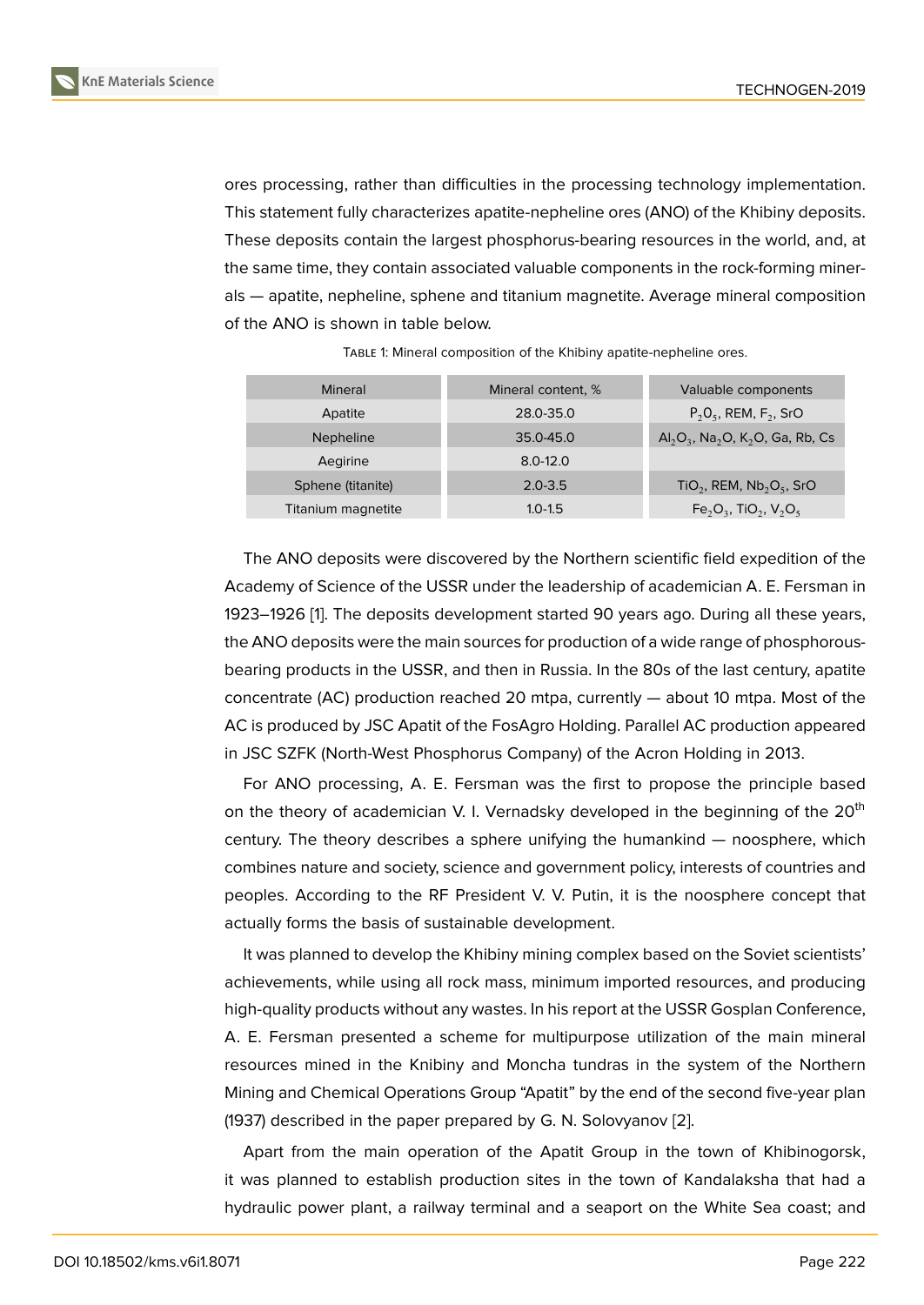in the Moncha tundra, where magnetite and sulphide copper-nickel ores deposits had just been discovered. All three operations were tightly connected with engineering communication system. The range of final products was very wide, focused on longterm requirements of a young economy of the republic. Apart from mineral concentrates (apatite, nepheline, sphene, magnetite, copper-nickel, pyrrhotine etc.), the main products included also phosphorus fertilizers, thermophosphates, yellow phosphorus, ferrophosphorus, phosphoric and sulfuric acids, liquid glass, alumina, cement, concentrate of rare metals, and many others [2]. Moreover, the planned production scale of some products shall reach from thousand tons per year up to million tons per year. Unfortunately, the plans for Apatit Group development were frozen. However, it did not stop studies of the Arctic resources mult[ipu](#page-4-1)rpose utilization implemented by the Academy of Science of the USSR.

Intensive development of the Khibiny deposits with production of only apatite concentrate and a small part of nepheline concentrate resulted in accumulation of over 1.0 billion tons of wastes in tailing storage facilities and dumps during 90 years of JSC Apatit operation. At the same time, many technologies of the main concentrates recovery from ANO and their processing were tested at pilot scale, and confirmed that all valuable components can be recovered in the form of commercial products, and overburden rocks and processing waste can be used as constituents of construction and technical materials. However, implementation of the technologies is postponed due to various reasons [3, 4]. The problem of production scale with full utilization of resources is the most complicated one, as the volumes of high-demand commercial products determine waste scale. For example, full-scale processing of nepheline concentrates exceeds the mar[ke](#page-5-0)[t d](#page-5-1)emand in the main products, and small-scale processing appears to be economically inefficient. Besides, actual demand in new products at the domestic market, even for strategic materials, remains low due to general condition of the national industry.

During AC processing, REM and strontium compounds associated with the state reserves are not recovered. With REM content 1% as recalculated to their oxides, and AC production over 10 mtpa ( JSC Apatit and JSC North-West Phosphorus Company), over 100 thousand tons of REM oxides are annually written off the state reserves. This amount can cover the domestic market demand in such compounds many times. During the last five years, three pilot operations were established for REM collective concentrates production during AC processing, based on sulfuric-acid and nitric-acid process flow diagrams in Cherepovets, Voskresensk and Velikiy Novgorod [5, 6]. All three operations proved a possibility for high-grade REM concentrate recovery; but such products appeared to be of no demand at the domestic market. The corresponding industrial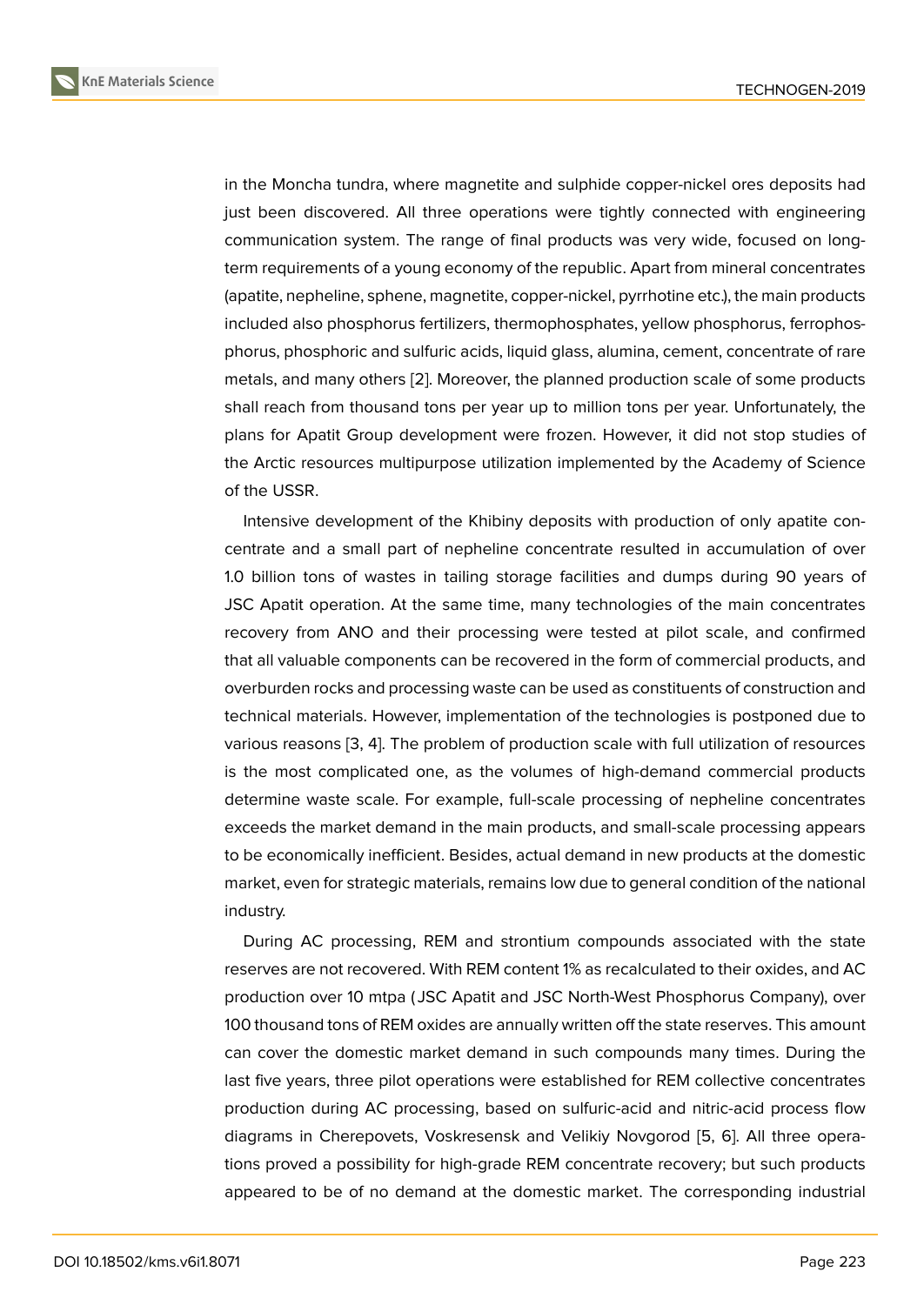operations can be established only in case of the market demand or government order for REM products, with account to market requirements to their quality and quantity, as well as requirements of the national defense industries.

Small portion of nepheline concentrate recovered from ANO is used for production of alumina, cement and sodium products. Despite the proven fact that it is technically possible to recover rear metals associated with the state reserves — Rb (up to 177 g/t), Ga (up to 49 g/t), Cs (up to 4.0 g/t) — from nepheline, their recovery is not economically efficient. Therefore, such rare elements shall be excluded from the state reserves, or the government shall allocate investment support to the corresponding operations with account to the defense industry complex.

Another two potential titanium-containing concentrates recovered from the ANO (sphene and titanium magnetite) can be used without processing as natural alloy components of welding materials, and for production of environmentally safe titanium tanning material for leathers, non-organic titanium-containing sorbents for liquid radioactive waste (LRW) processing and purification of heavy-metal effluents, photochemically active titanium dioxide, coloring agents and aggregates, sealants for aerospace industry, vanadium compounds, and other products. Every year about 100 thousand tons of titanium dioxide are lost with these two unrecoverable potential concentrates in waste dumps. The market demand in many products mentioned above can be satisfied by a low-tonnage production [7, 8]. Due to urgent problem related to recycling of LRW accumulated in the country since the Soviet times, we need to search for modern and more safe technologies for the waste processing and disposal, in particular, by using advanced titanium-contain[in](#page-5-2)[g s](#page-5-3)orbents produced from sphene.

A fundamentally new approach to the problem of sustainable use of natural resources, including ANO, is focused on establishment of the whole production chain in the region, from mining and processing operations to manufacturers of final high technology products. The latter determine the level of industrial technical progress. This approach shall enable not only to save high resource potential of the region, but also to raise it to a new level ensuring entry into the Russian as well as foreign markets, primarily, the market of rare-earth products, welding and construction materials, coloring agents and other materials. Implementation of the integrated resources processing can become a basis for production diversification and establishment of a network of small operations based on public-private partnership. One of the initial stages of the accelerated implementation of such approach is establishment of the Kola Chemical and Technological Cluster (KCTC) for receiving and processing of the regional resources, and production of functional materials demanded by the industry [7, 8]. Establishment of such cluster initiated by the Kola Scientific Center of the Russian Academy of Sciences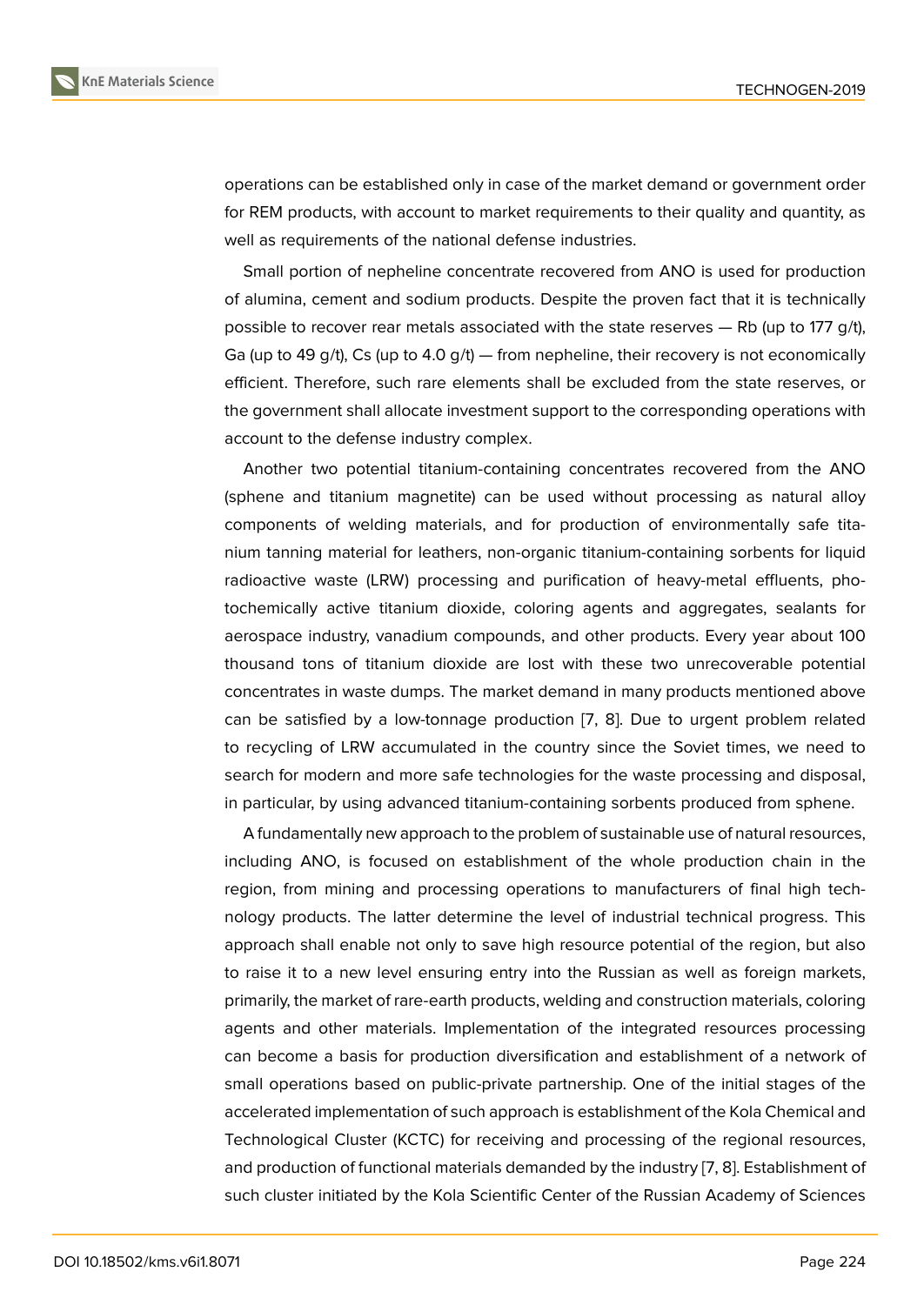was supported by the regional government, mining and processing companies and regional universities.

In addition to solution of purely technical issues, it is necessary to develop a consistent program of the inter-industrial balance of production and demand in mineral concentrates and products based on them. Such program will enable to plan the scale of mineral concentrates production from ANO and processing capacity with account to economic characteristics and actual demand in new products at the external and internal markets.

Today it is obvious that the government and business alone can not manage integrated commercial implementation of new complex technologies due to long lead time of such projects, high financial risks and long payback period. Therefore, the government, business, science and education shall join their efforts. This is exactly what enables to create necessary conditions for new economically efficient operations complying with the latest world environmental standards.

Business initiates commercial development of the regions with the government support by providing long-term loans with low interest rates, and encouraging the business with other taxation schemes. The science and education objectives are establishment of constantly updating and growing highly efficient scientific researches and human resources for their implementation. Now it is time to begin implementation of the latest and efficient technologies focused on increase of the range of mineral concentrates recovered from apatite-nepheline ore, broadening of the products sale markets, increase of economic efficiency of mining and processing determining sustainable development of operations, regions, and the whole country.

## **Funding**

The research is supported by the Kola Science Center of Russian Academy of Sciences (0226—Institute of Chemistry-2019-0011) and the Russian Foundation for Basic Research (18-29-12039).

### **References**

- <span id="page-4-0"></span>[1] Fersman, A. E. (1932). *Multipurpose Utilization of Mineral Resources.* Leningrad: AS USSR.
- <span id="page-4-1"></span>[2] Solovyanov, G. N. (1932). *Scientific Base of the Khibiny Mining Complex.* Leningrad: ONTI.